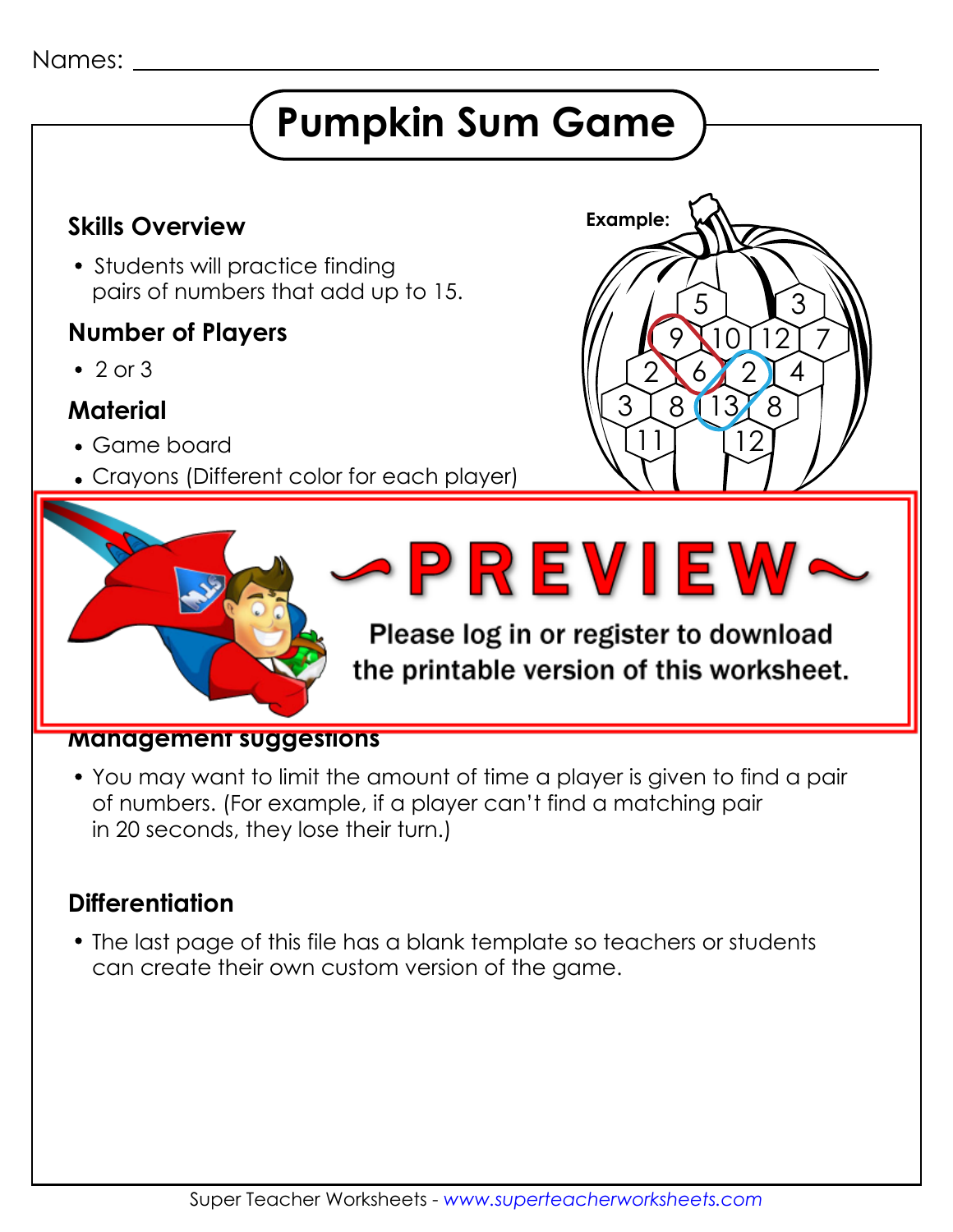```
Names:
```
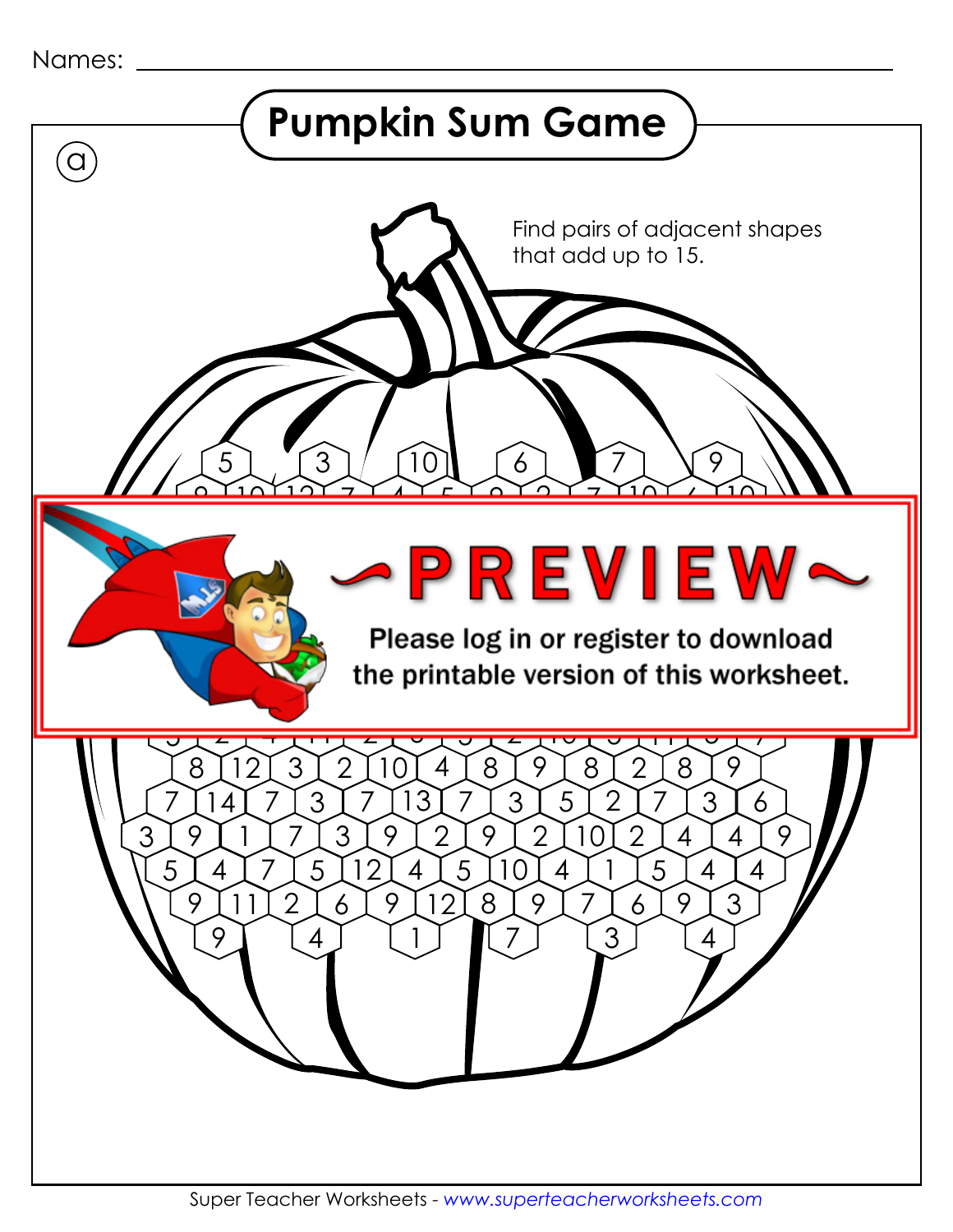```
Names:
```
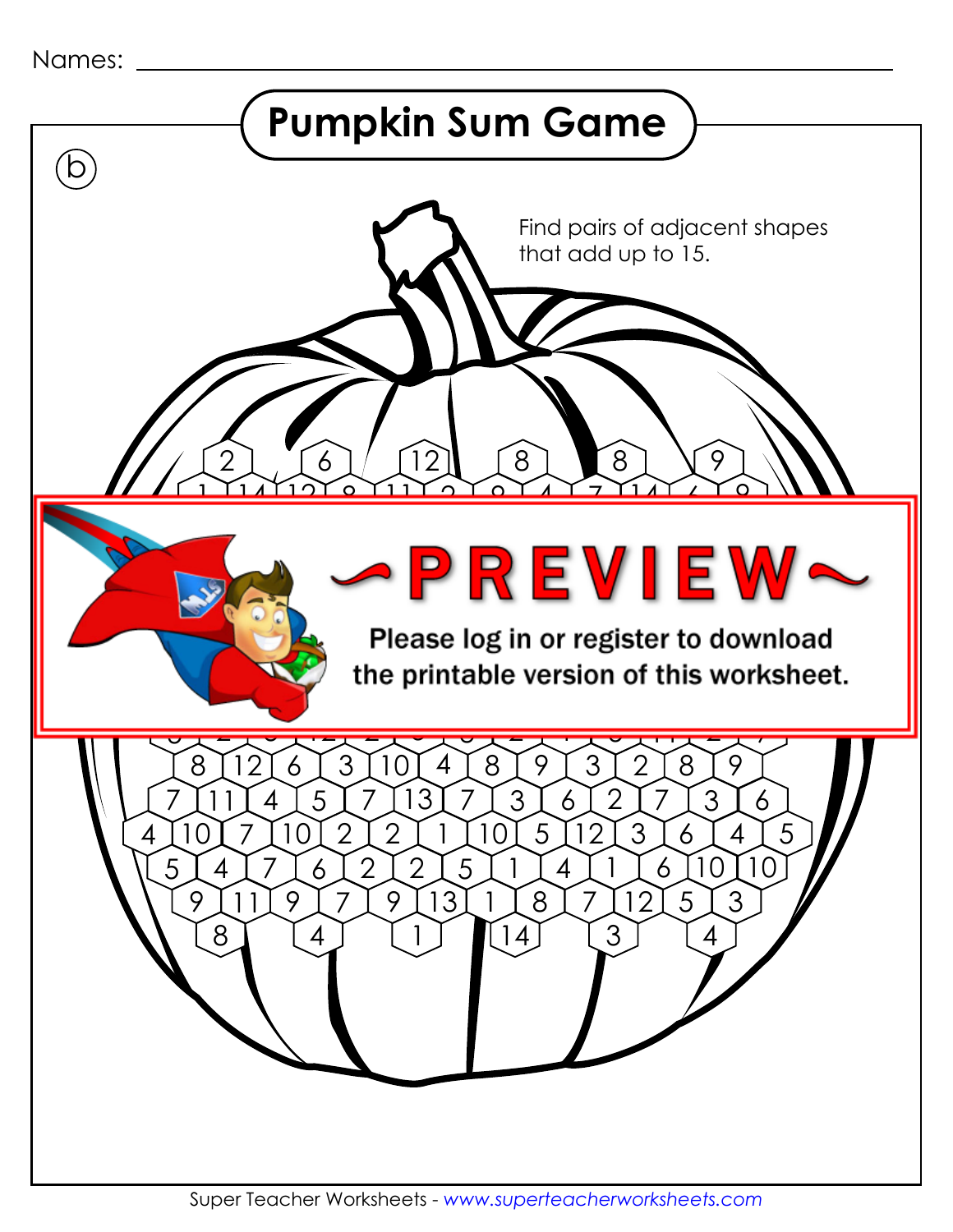```
Names:
```
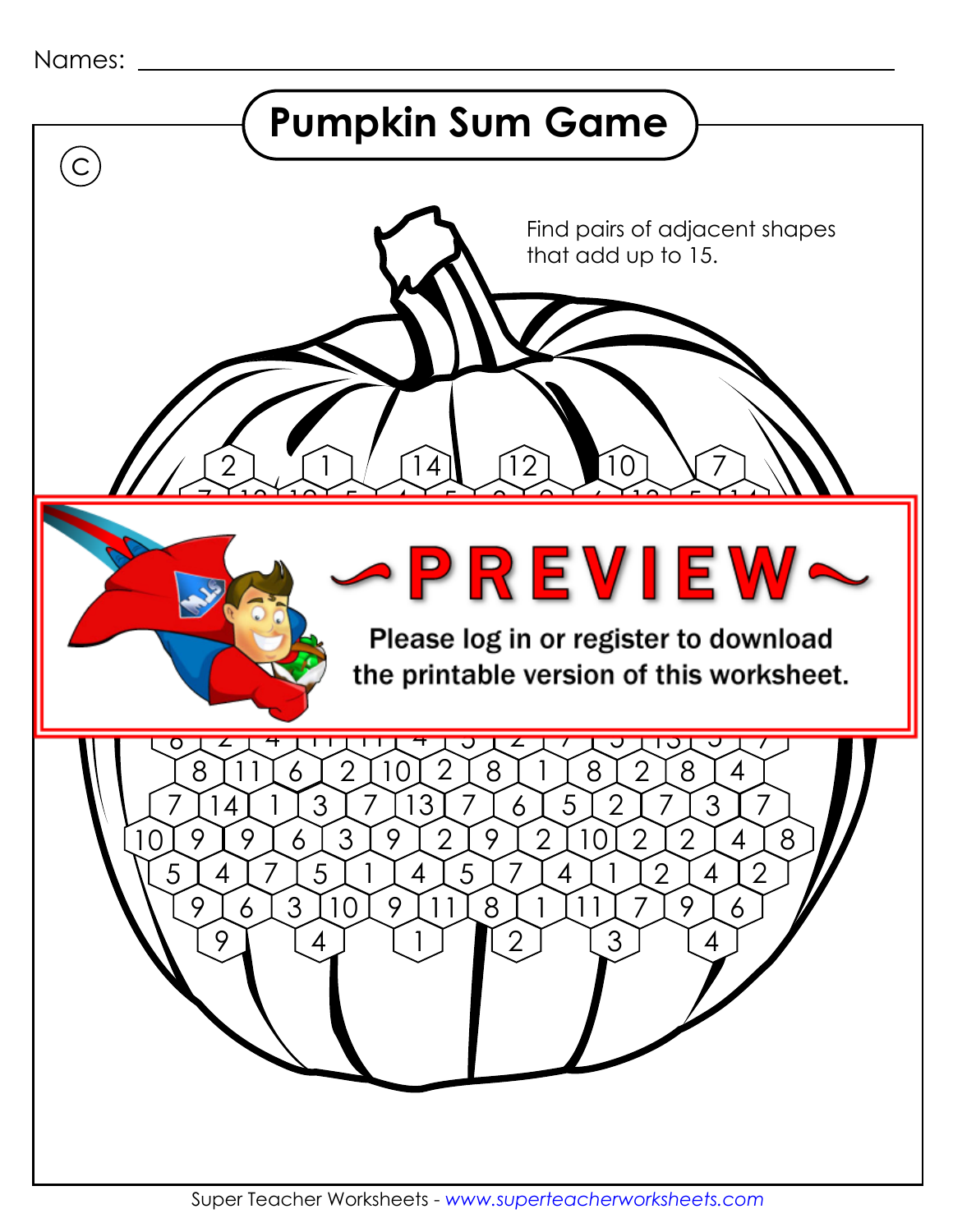```
Names:
```
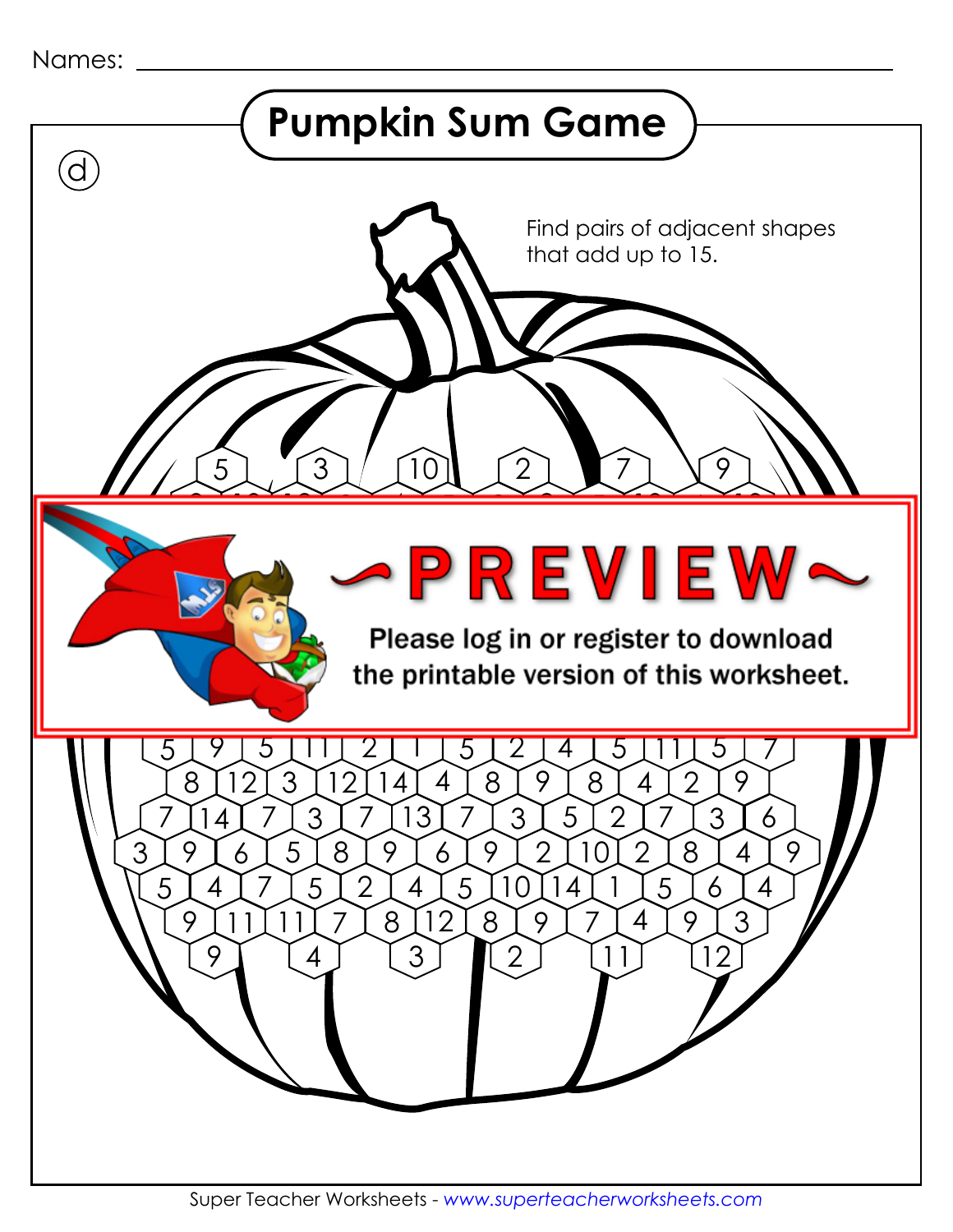# **ANSWER KEY**